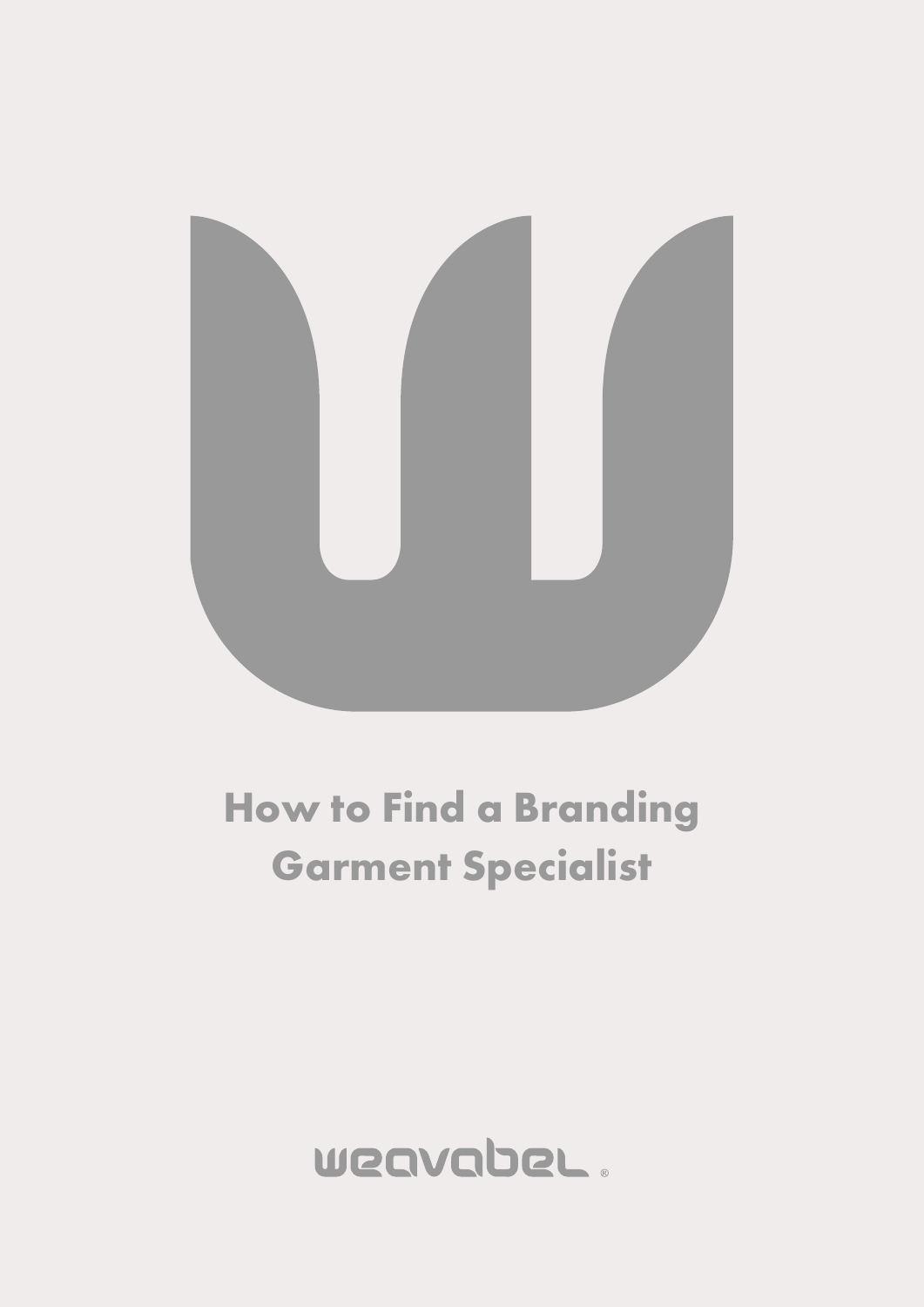We want to make it easier for businesses who can't decide on who to work with. Within the guide, we'll explain how easy a branding specialist can make things for you and how they manage the whole process from start to finish.

This guide is essentially here for you to utilise as and when you need it. It's packed with advice, hints, tips and information around exactly what a branding garment specialist does and what they can help you with.

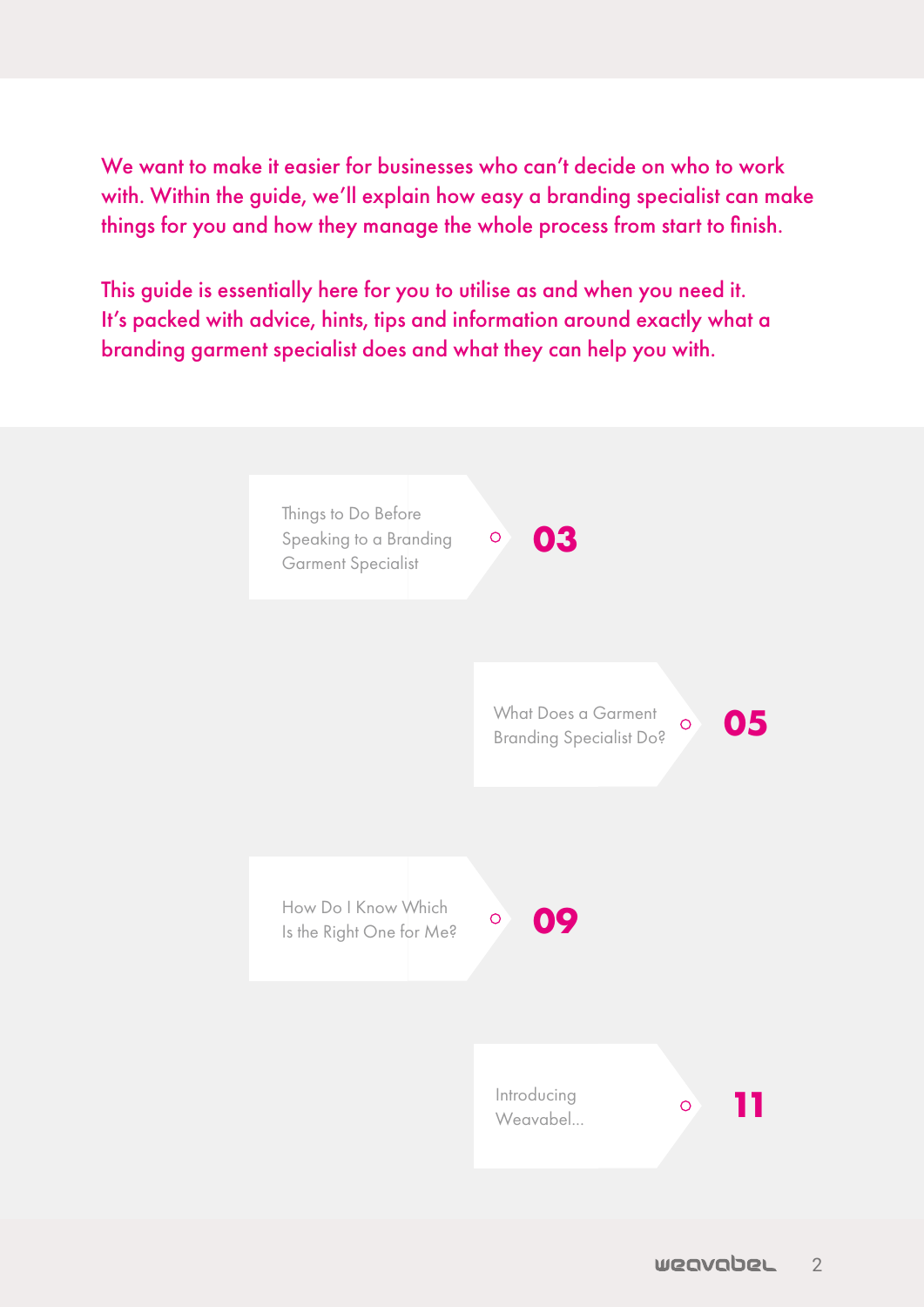<span id="page-2-0"></span>

Things to Do Before Speaking to a Garment Branding Specialist

Here's a list of tasks you need to make sure you accomplish before you begin working with a garment branding specialist.

### Have You Researched the Competition?

As with most things, the search for suppliers will often start online. Make sure you've spent enough time understanding the competitive landscape and the options available.

## Can You Articulate Your Vision?

This goes beyond branding and to the very heart of why you decided to start a business in the first place. An experienced garment branding specialist will be happy to step in and help with this phase.

# What Are Your Brand's Sustainability Goals?

[With sustainability becoming more of a necessity,](https://blog.weavabel.com/fast-fashion-and-sustainability-will-the-two-ever-get-along) your brand should look to incorporate greener processes and practices.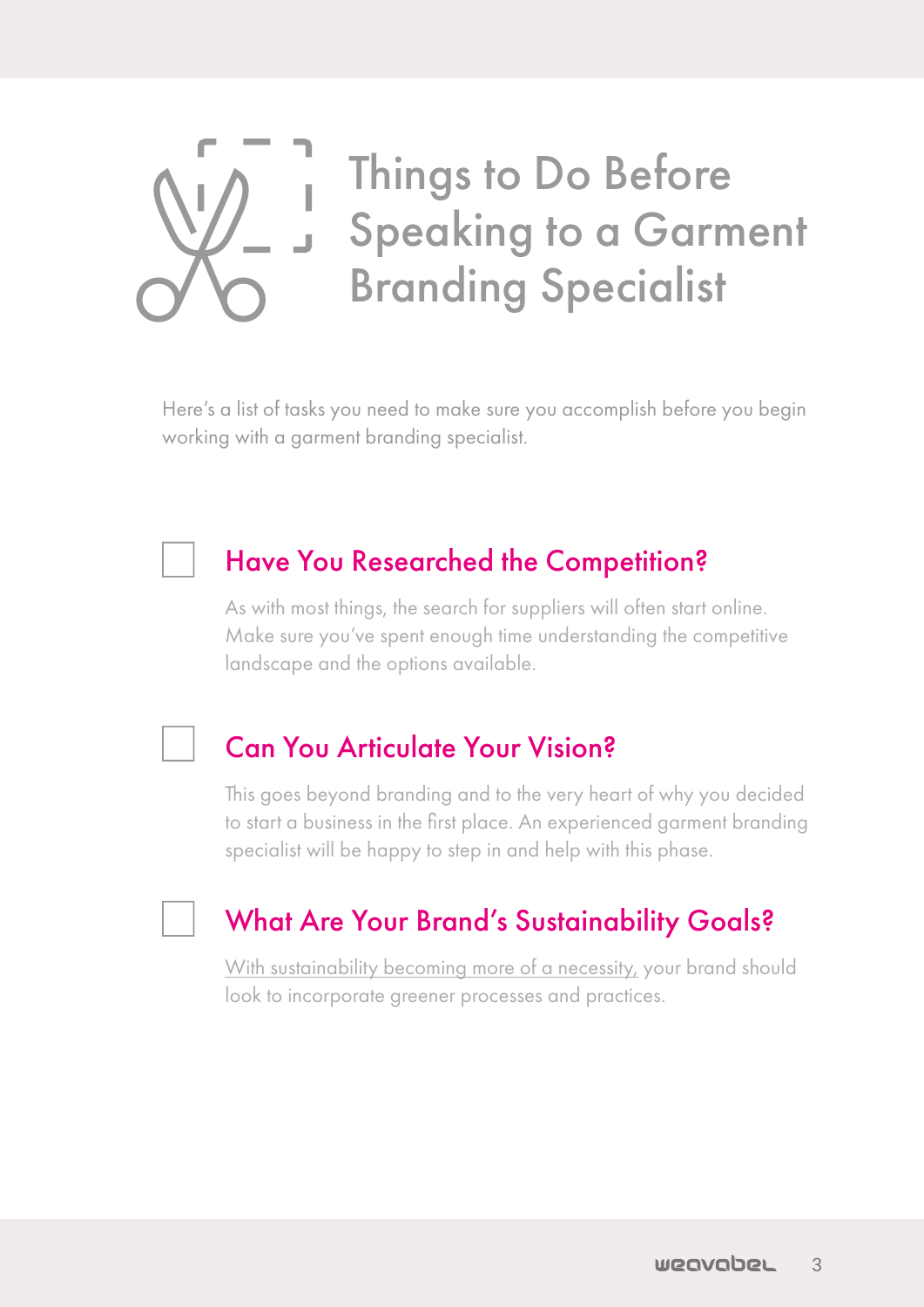## Will You Require Global Stock Management?

Most nominated suppliers have multiple warehousing facilities right across the world. This means you can stock hold your branding trims locally to your garment vendors.

#### Do You Require Complete Brand Management?

You can significantly reduce your resource requirements in your buying team when you work with a garment branding specialist. They would work with your team to cut out the need for negotiation and sourcing.

#### What Are Your Quantities and Timeframes?

Typically - the higher the quantity, the more competitive the pricing. But you have to be mindful of timeframes and have these ready.

#### Is This a Brand Refresh and Innovation?

In the world of branding, a refresh is like a tactical manoeuvre. As businesses grow and change, brands need to reflect the current marketplace.

# Have You Taken Corporate Social Responsibility (CSR) and Supply Chain Management Into Consideration?

It's important to understand the key issues in international fashion supply chain management. The market is a dynamic industry sector, characterised by short product life cycles, high product variety, low predictability, relatively low margins and high levels of impulse purchasing.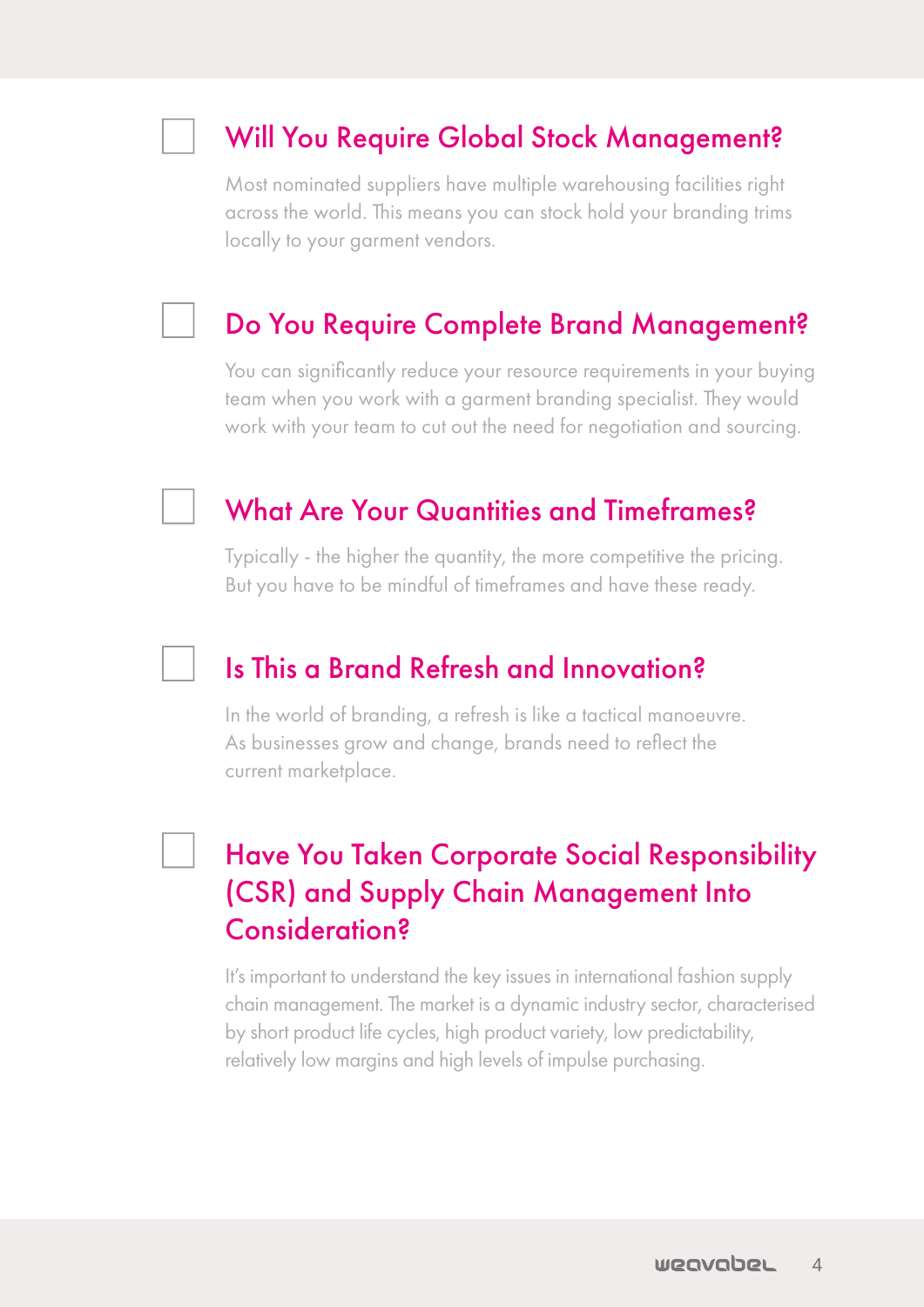# <span id="page-4-0"></span>What Does a Garment Branding Specialist Do?

When involved from the concept stage as partners, a garment branding specialist can project manage production through to the final result. They assist with everything from design and production to storage and packaging solutions.

Branding is extremely important when successfully communicating your brand. It gives your target market a sense of belonging and makes your ranges easily identifiable. Customers are more likely to buy your clothing and accessories when they find the designs, style, quality and branding harmonious.

Here are the advantages and disadvantages of working alongside a specialist:

## **Advantages**

- Ensures consistency
- Complete brand management from design to delivery
- Access to industry knowledge
- Always investing in the latest trends
- Flexible for your requirements

#### **Disadvantages**

- They can cost more
- Slightly longer supply chain
- The risk of relying on one supplier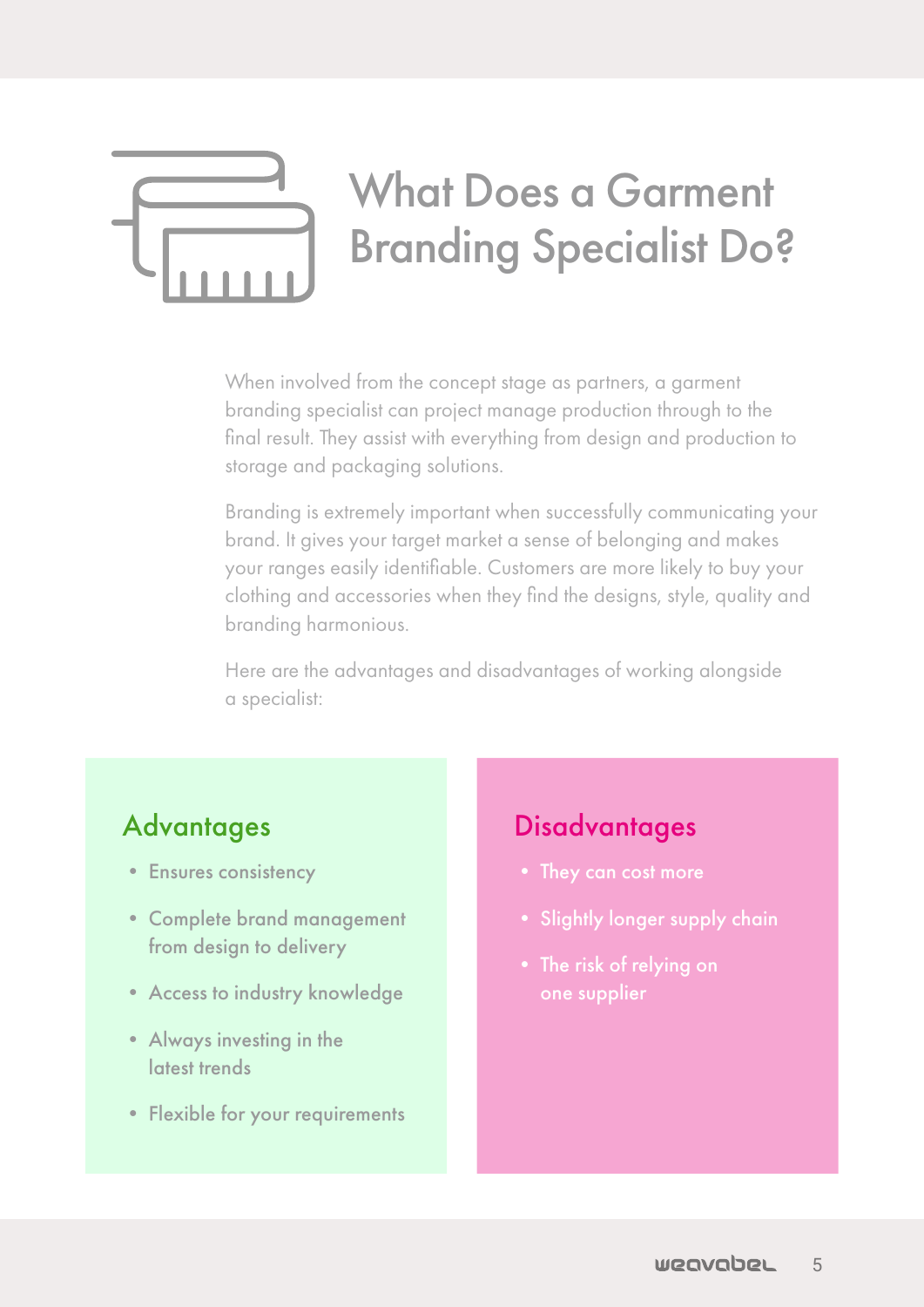# **Advantages**

# Ensures Consistency

Even the best-designed branding will fail without consistency. It strengthens your brand identity and unites all of your collections.

Develop a seamless look and experience through your branding, collections, store, website, social media channels and packaging. This will make the customer feel comfortable with your brand, therefore making them more likely to purchase from you repeatedly.

An experienced branding specialist has excellent quality control procedures in place to ensure all your branding meets the agreed standard and looks and feels the same consistently. This immediately increases the value of your company in the consumers' eyes.

# Complete Brand Management From Design to Delivery

You can literally reduce your resource requirements in your buying team when you go with a nominated supplier. They can work directly with your designers or you can even use their designers if they have any available.

They would work with your team to cut out the need for you to do research, negotiation and sourcing. From concept to completion, a specialist service should never have a one-size-fits-all approach. Every brand and business is unique and you need to know your packaging can meet your brand's ever-changing demands.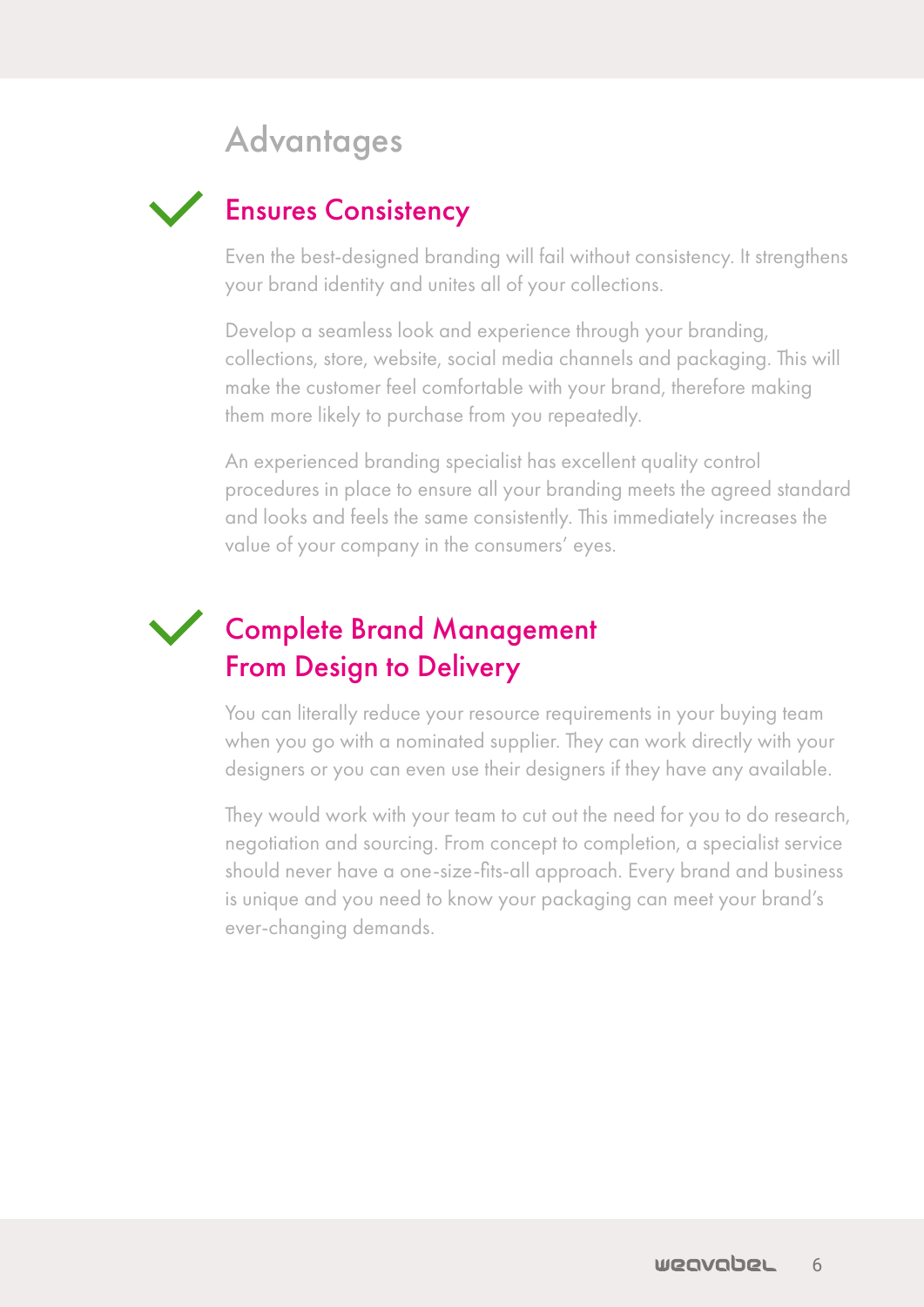

When you work with an experienced branding specialist with strategic business targets, they have experience of innovating the best brands.

It's one thing to take a prototype through production, but what if you require additional design advice? Not all specialists offer these services or excel at them. Whatever garment you create, you need someone who can offer the very best assistance with your deadline dates as a priority.

You want a specialist that can act as your trusted advisor, understanding your branding and how your garment trims are an extension of that. This allows you to focus on creating your next collection with peace of mind.

# Always Investing in the Latest Trends

A branding specialist worth their salt will consistently invest their time and money into the newest trends. The right specialist will also be able to offer samples, giving you ample time to smooth out anything that isn't quite right. This helps you create something truly unique for your brand.

# Flexible for Your Requirements

This is definitely a huge plus brought by a garment branding specialist. Flexibility for a buyer with no effort on your behalf?

A specialist would already have many contacts and experienced manufacturing bases set up, meaning they can cater exactly to your requirements without you having to do any of the leg work. It's all ready and set up for you.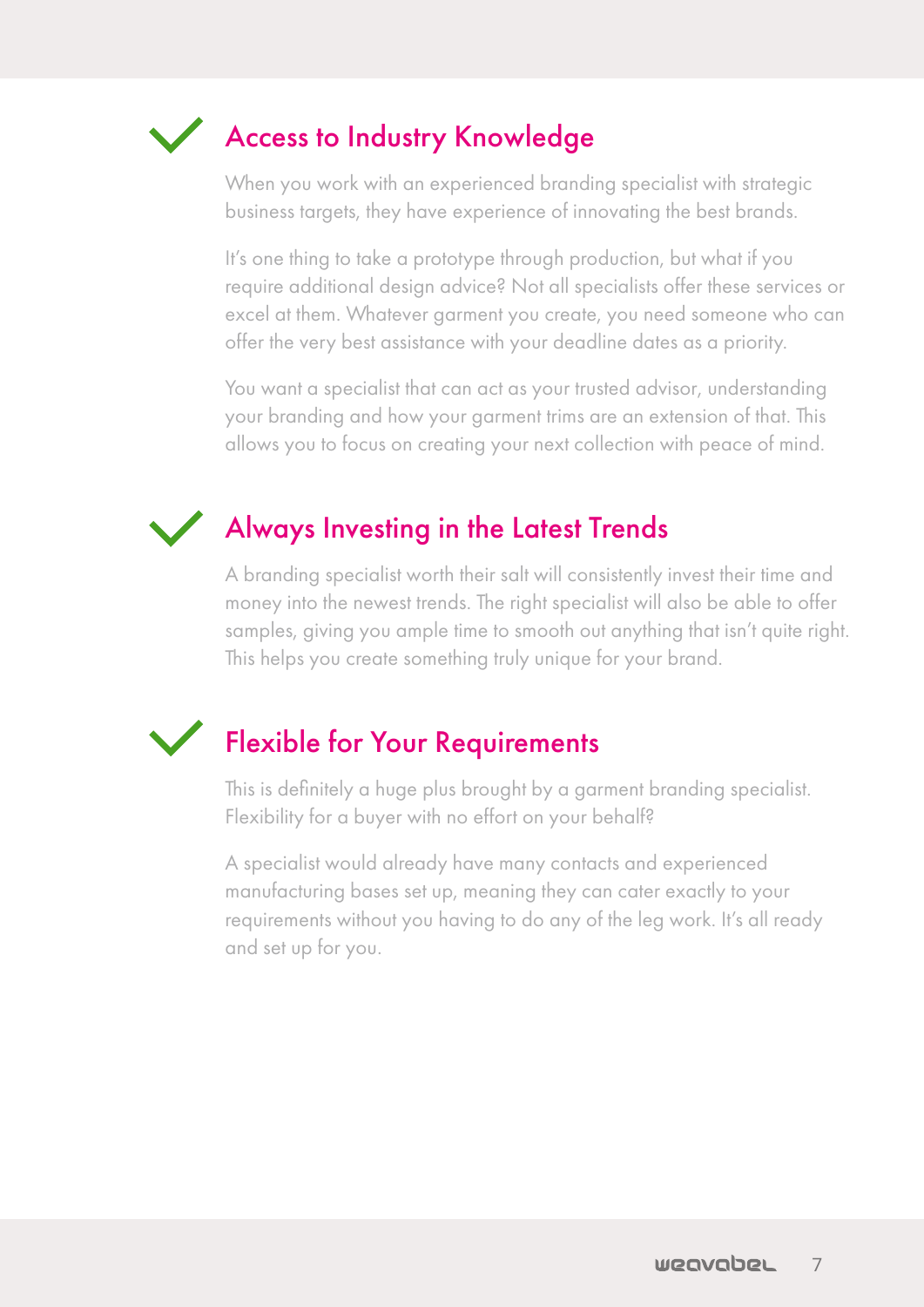# **Disadvantages**

# They Can Cost More

It's common knowledge that a branding specialist is more expensive than a local factory. They're the middle man, after all. Great service and the benefits above do make up for this but if you don't have the money to work with a specialist the first place, then nominated supply is probably not for you.

# Slightly Longer Supply Chain

They are the middle man so it does lengthen your supply chain which therefore can impact your delivery lead times.

Yet with the established clout a specialist has, they can actually shorten lead times for you. It's a good idea to find this out during the decision stage as to the capabilities of your nominated supplier.

# The Risk of Relying on One Supplier

Yes, putting all your eggs in one basket is always risky. What if all your branding trims were handled by one supplier and the chain broke?

To avoid this, we suggest you do your research thoroughly before deciding on your specialist. Be sure they're stable and you have backup agreements in place. Going with a nominated supplier is definitely recommended.

It provides you with a good communication base where you can have greater predictability of delivery, consistency through your ranges and secure management of your branding requirements.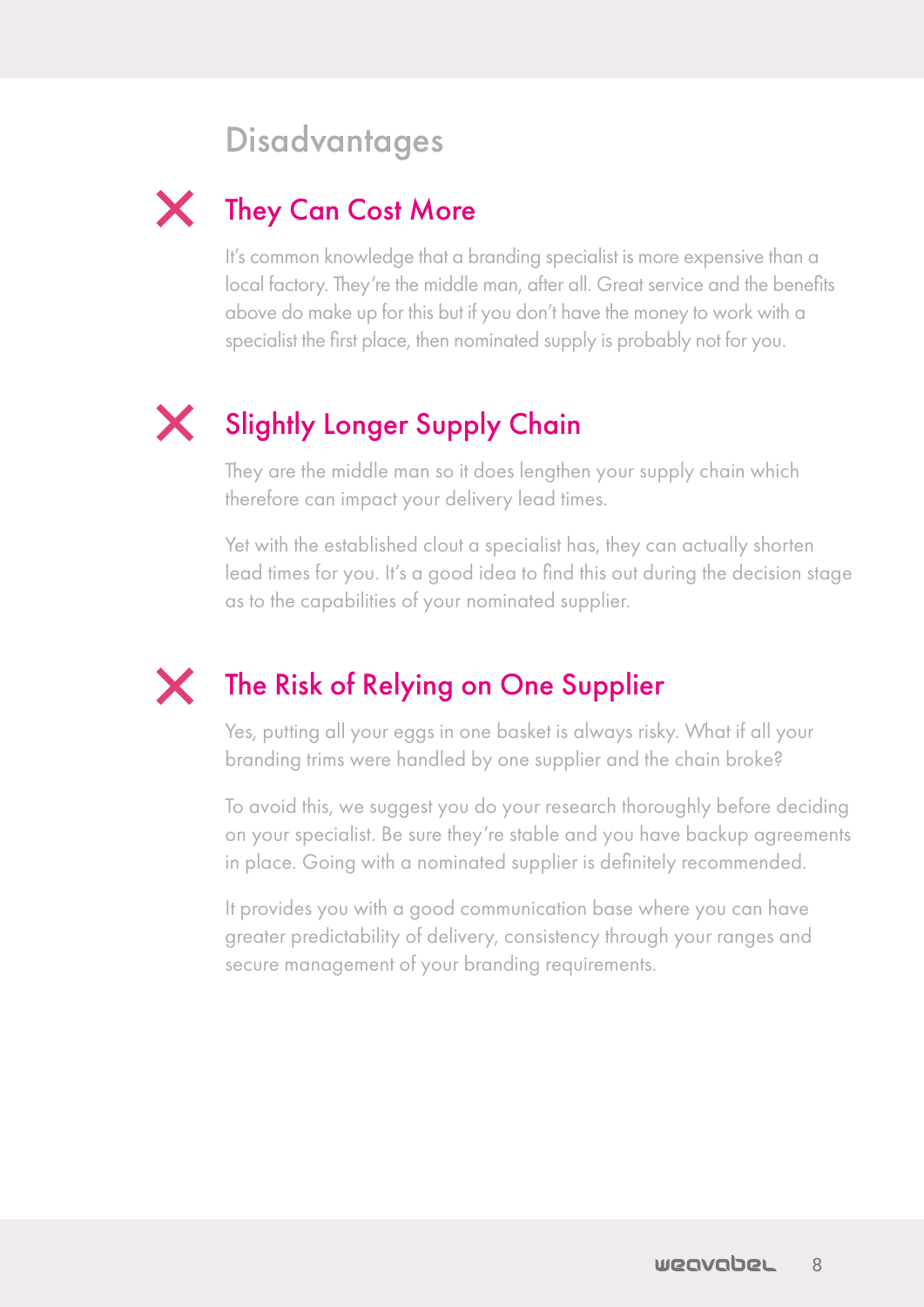<span id="page-8-0"></span>

With so many experienced garment branding specialists out there, the oversaturated industry can leave you wondering who's the best fit for your brand's needs.

Choosing the right specialist to collaborate with can be a difficult task as you want to make sure that all of your production needs are met. However, if you're new to the industry or simply unaware of your options, it can be unfamiliar territory.

If the garment branding specialist on your shortlist offers these features, then they could be the one.

# Strives Towards Sustainable and Eco-Friendly Processes

Discarded clothing made of non-biodegradable fabrics sits in landfills for up to [200 years,](https://www.close-the-loop.be/en/phase/3/end-of-life) producing harmful chemicals and pollution to the earth.

That's why we should all make a conscious effort when it comes to our environmental impact. Whether that's researching brands we buy from, ditching plastic or choosing to work alongside a manufacturer whose key driver is sustainability.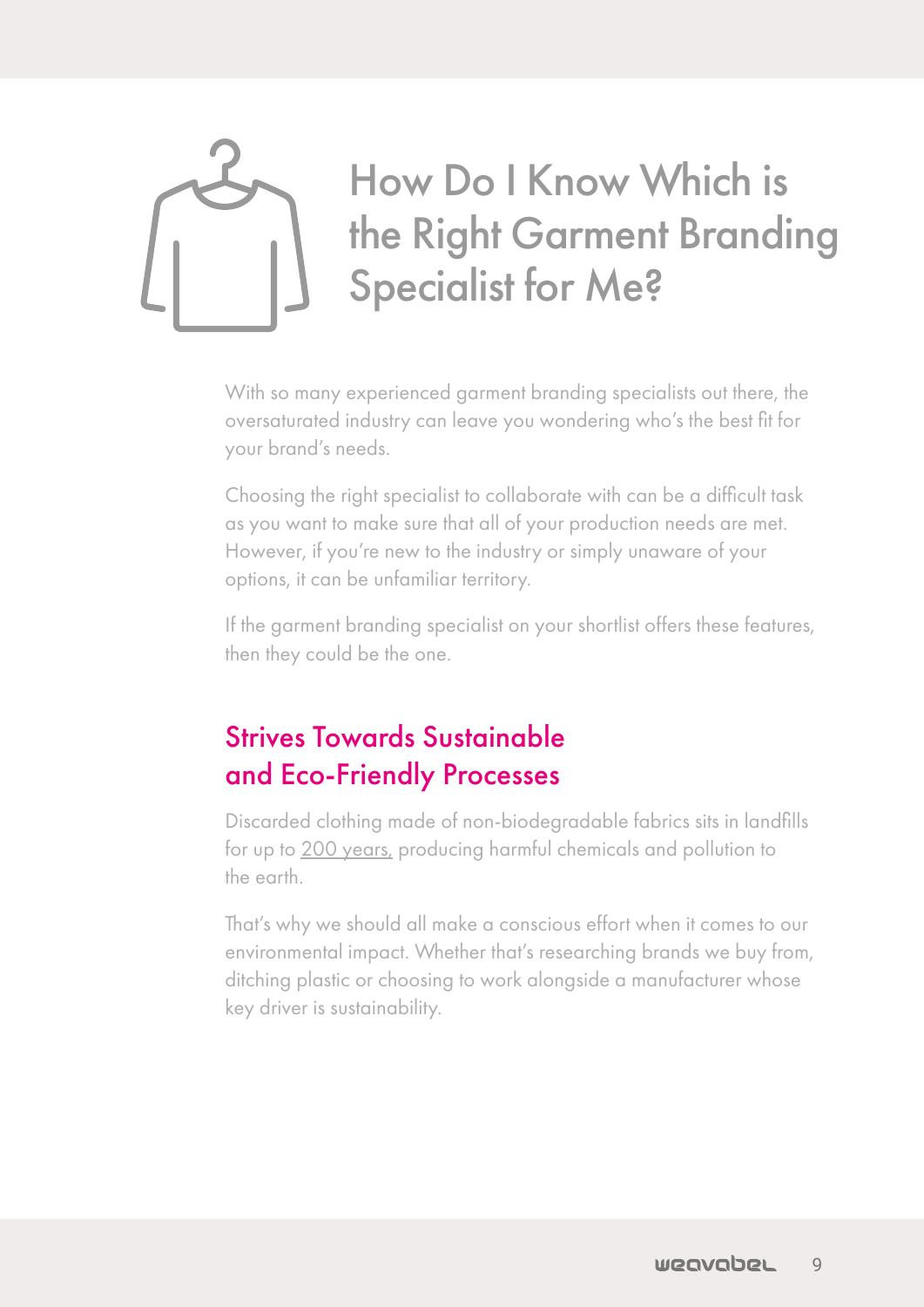#### Experience and Expert Guidance

Along with improving any designs, garment branding specialists are experts in what they do. So, you'll have complete access to unparalleled guidance and advice at all points in the design and manufacturing process.

### Worked With Similar Brands

By working with an experienced and reliable garment specialist that has worked with global fashion brands, you'll partner with a factory that constantly innovates with the latest materials and technologies.

The benefit for you? The helpful insight, innovation and tips help to continue the development of your brand and keep you ahead of your competition.

## Focused on Your Brand

As expected, going down this route is slightly more expensive but you're getting far greater value for your money compared to alternatives. Plus, it's beneficial for designers that don't have much experience in the manufacturing industry as you can offload operational responsibility and focus on growing your brand instead.

## Fabric Sourcing

You'll have access to a wealth of textile producers and suppliers [when](https://blog.weavabel.com/what-why-how-all-about-full-package-production) [working with a full package production \(FPP\) manufacturer.](https://blog.weavabel.com/what-why-how-all-about-full-package-production) They can guide you on the best fabrics and order quantities for your budget to avoid any availability or design issues in the production process.

Now you know what an experienced branding specialist is capable of, you need to find one that offers the features above. That's where we come in. At Weavabel, we operate at the cutting-edge of garment branding and we produce outstanding products from point of concept all the way through to final delivery.